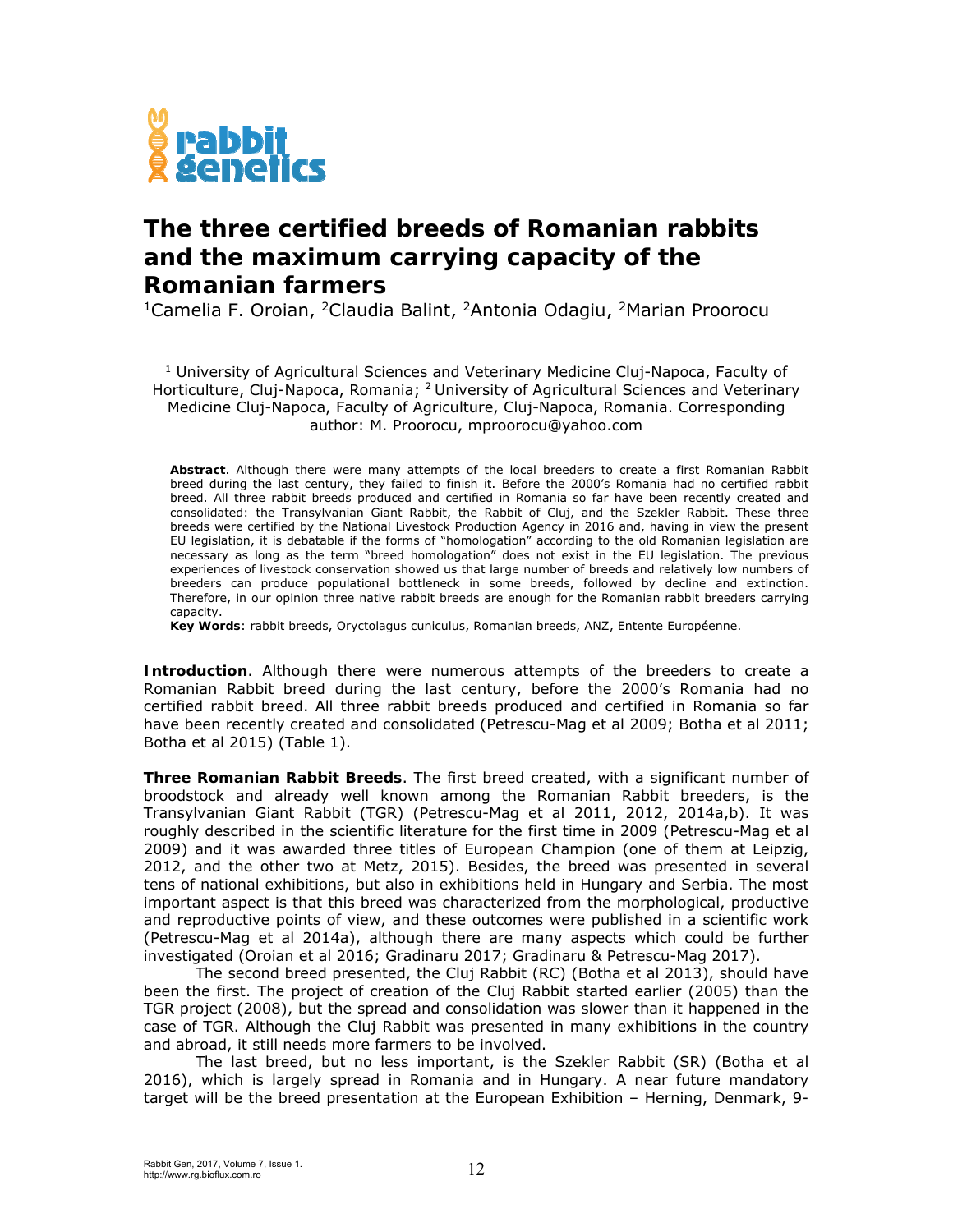$11<sup>th</sup>$  of November, 2018 (see Annex 1). Actually, all three breeds will be prepared for this special event, which is the greatest of this kind in Europe.

Table 1

| The national and international recognition of Romanian rabbit breeds |  |  |
|----------------------------------------------------------------------|--|--|
|----------------------------------------------------------------------|--|--|

| Romanian rabbit<br>breed        | The<br>project<br>start year | Published<br>in<br>literature | Sporadic individuals<br>presented in<br>exhibitions            | Internationally<br>recognized by the<br>EE* (standardized) | Attested in the<br>records of ANZ*<br>(ANZ certified) |  |
|---------------------------------|------------------------------|-------------------------------|----------------------------------------------------------------|------------------------------------------------------------|-------------------------------------------------------|--|
| Rabbit of Cluj<br>Transylvanian | 2005                         | 2011                          | 2010                                                           | Metz, 2015                                                 | 2016                                                  |  |
| Giant                           | 2008                         | 2009                          | 2011                                                           | Leipzig, 2012                                              | 2016                                                  |  |
| Szekler Rabbit                  | 2010                         | 2015                          | 2014                                                           | In progress                                                | 2016                                                  |  |
|                                 |                              |                               | *FF - Entente Furonéenne d'Aviculture et de Cuniculture: **ANZ | $\overline{\phantom{a}}$                                   | National Livestock Production Agency                  |  |

lational Livestock (Agenția Națională pentru Zootehnie "Prof. dr. G. K. Constantinescu").

These three breeds presented above were certified by ANZ (National Livestock Production Agency - Agentia Natională pentru Zootehnie "Prof. dr. G. K. Constantinescu") (Ilyes et al 2016) (see Annexes 2-4) and, having in view the in force EU legislation (Regulamentul privind ameliorarea animalelor), at present (2017), it is debatable if the forms of "homologation" according to the old Romanian legislation are necessary as long as the term "breed homologation" does not exist in the EU legislation.

**Rabbit Farming in Romania**. If the Western, Northern or Central European countries have developed systems for intensive rabbit meat production, in Romania most of the rabbits are produced in backyard farming systems (Blaga & Burny 2014). Such small farms can host 5-500 individuals and most part of their production is consumed within households, while a small number of individuals is sold as broodstock to other beeders. Missing of substantial subvention makes the Romanian farms non-competitive in terms of meat production. Therefore, the rabbit meat from the Romanian market originates from abroad. On the other side, small scale farming specific to Romania promotes animal diversity, exhibition, hobby, and fashion.

 Compared to the intensive systems of rabbit farming which produce mostly hybrids, Romanian systems hold small numbers of animals and produce mostly pure breed animals. Competitive Romanian breeders are affiliated to the National Federation of the Pigeon, Poultry and Small Animal Breeders from Romania (Federația Națională a Crescătorilor de Porumbei, Păsări și Animale Mici din România, FNCPPAMR). This federation comprises 36 associations and 729 breeders, among which one third are rabbit breeders.

**The Maximum Carrying Capacity of the Romanian Rabbit Breeders**. The previous experiences showed us that large number of breeds and relatively low numbers of breeders can produce populational bottleneck in some breeds, followed by decline and extinction. For instance, Romania has more than 40 pigeon breeds, among which more than ten breeds need reconstruction and consolidation due to bottleneck.

On the one side, the bottleneck can often be accompanied by genetic drift and this radically change over time some phenotypes of the old breed. On the other side, after the bottleneck period, the population becomes scarce in variability, another negative effect which affects the health and the productivity of the breed. This is not the case of the three Romanian rabbit breeds, but it may happen in future. The number of rabbit breeds is not yet too high and, paradoxically, this is a good thing.

In order to maintain a vigorous breed over decades, the population must have elevated numbers of animals all the time, the population should be spread geographically, while the numbers of breeders should be high enough. In our opinion three native rabbit breeds are enough for the Romanian rabbit breeders carrying capacity.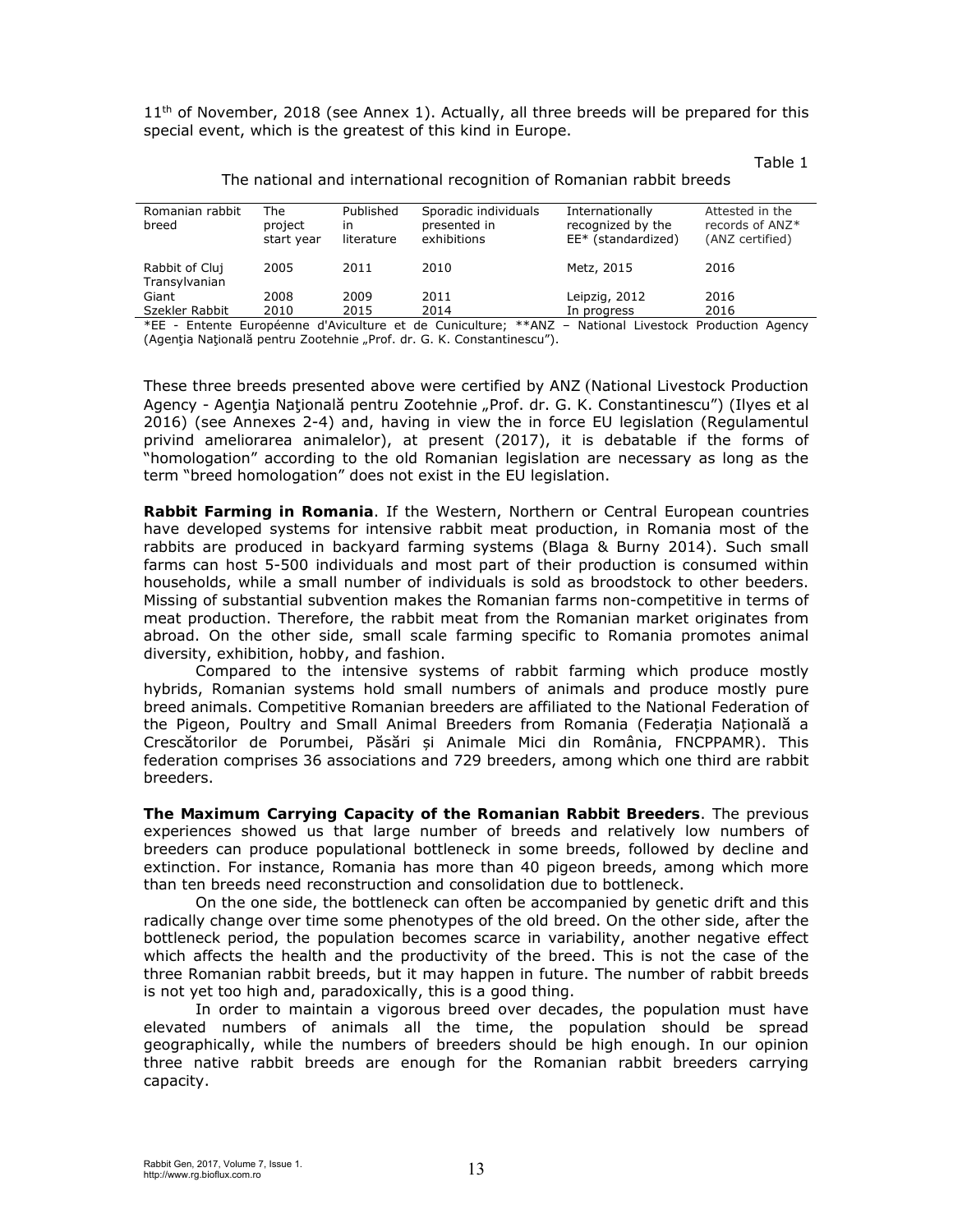**Acknowledgements**. Special thanks to our friends and collaborators Miklos Botha, Ioan Valentin Petrescu-Mag, Zsigmond Rákossy and Ion Liviu Vasile for information and ANZ certificates.

#### **References**

- Botha M., Hettig A., Petrescu-Mag I. V., 2011 The Rabbit of Cluj: a new phenotype obtained, maintained and improved in Cluj-Napoca (Transylvania), Romania. ABAH Bioflux 3(1):42-47.
- Botha M., Petrescu-Mag I. V., Hettig A., 2013 The first full morphological description of the Cluj Rabbit (Oryctolagus cuniculus). North-Western Journal of Zoology 9(2):441-442.
- Botha M., Rákossy Z., Petrescu-Mag I. V., Gavriloaie C., 2015 The Szekler Rabbit born through multiple genotype combination and recombination in order to obtain rare phenotypes in domestic rabbits (Oryctolagus cuniculus). Rabbit Gen 5(1):13-22.
- Botha M., Rakossy Z., Socol C.-T., Ilyes K., Gavriloaie C., Petrescu-Mag I. V., 2016 The Szekler Rabbit (Oryctolagus cuniculus): Standard for judgment in rabbit exhibitions. Rabbit Gen 6(1):7-19.
- Blaga B. C., Burny P., 2014 Rabbit production and rabbit market in Romania: The most frequent breeds, half-breeds and their characterization. Rabbit Gen 4(1):1-6.
- Gradinaru A. C., 2017 The Transylvanian Giant Rabbit: an efficient selection for qualitative and quantitative genetic traits. Rabbit Gen 7(1):1-6.
- Gradinaru A. C., Petrescu-Mag I. V., 2017 Various traits in rabbits were reported to inherit according to a linkage relation among loci. A review study focused on Albinism and Dominant White Spotting loci. Rabbit Gen 7(1):7-11.
- Ilyes K., Socol C.-T., Criste F. L., 2016 Romanian cuniculture achievements in terms of breed creation up to 2016. Rabbit Gen 6(1):26-40.
- Oroian F. C., Balint C., Gavriloaie C., 2016 Extender dark brings good results for short term but is a bad perspective for the artificial selection of Transylvanian Giant Rabbits. Rabbit Gen 6(1):1-6.
- Petrescu-Mag R. M., Oroian I. G., Botha M., Covrig I., Petrescu-Mag I. V., 2014a Morphological, productive and reproductive characterization of the Transylvanian giant rabbit (Oryctolagus cuniculus): first statistical report. North-Western Journal of Zoology 10(2):400-403.
- Petrescu-Mag I. V., Oroian I. G., Botha M., Covrig I., Vesa S. C., 2014b Transylvanian Giant Rabbit (Oryctolagus cuniculus): Rustic means also aggressive. Rabbit Gen 4(1):56-59.
- Petrescu-Mag I. V., Petrescu-Mag R. M., Botha M., Oroian I., 2009 Transylvanian giant rabbit originates from Arieş and Someş areas (Transylvania, Romania), Transylv Rev Syst Ecol Res 7:187-192.
- Petrescu-Mag I. V., Petrescu-Mag R. M., Păsărin B., Pop D., Botha M., Gîlcă V., Bud I., Hoha G., Creangă Ş., 2011 Proposal of standard for the judgement of the exhibition Transylvanian Giant Rabbit. ABAH Bioflux 3(1):39-41.
- Petrescu-Mag I. V., Petrescu-Mag R. M., Viman O., Botha M., Hoha G., Grun E., Creangă Ş., 2012 The Giant of Transylvania: Standard for arbitration in rabbit exhibitions. Rabbit Gen 2(1):1-4.
- Regulament al Parlamentului European și al Consiliului privind condițiile zootehnice și genealogice aplicabile ameliorării animalelor de reproducție de rasă pură, a porcilor de reproducție hibrizi și a materialului germinativ provenit de la acestea, comerțului cu acestea și introducerii lor în Uniune și de modificare a Regulamentului (UE) nr. 652/2014 și a Directivelor 89/608/CEE și 90/425/CEE ale Consiliului, precum și de abrogare a anumitor acte în sectorul ameliorării animalelor ("Regulamentul privind ameliorarea animalelor").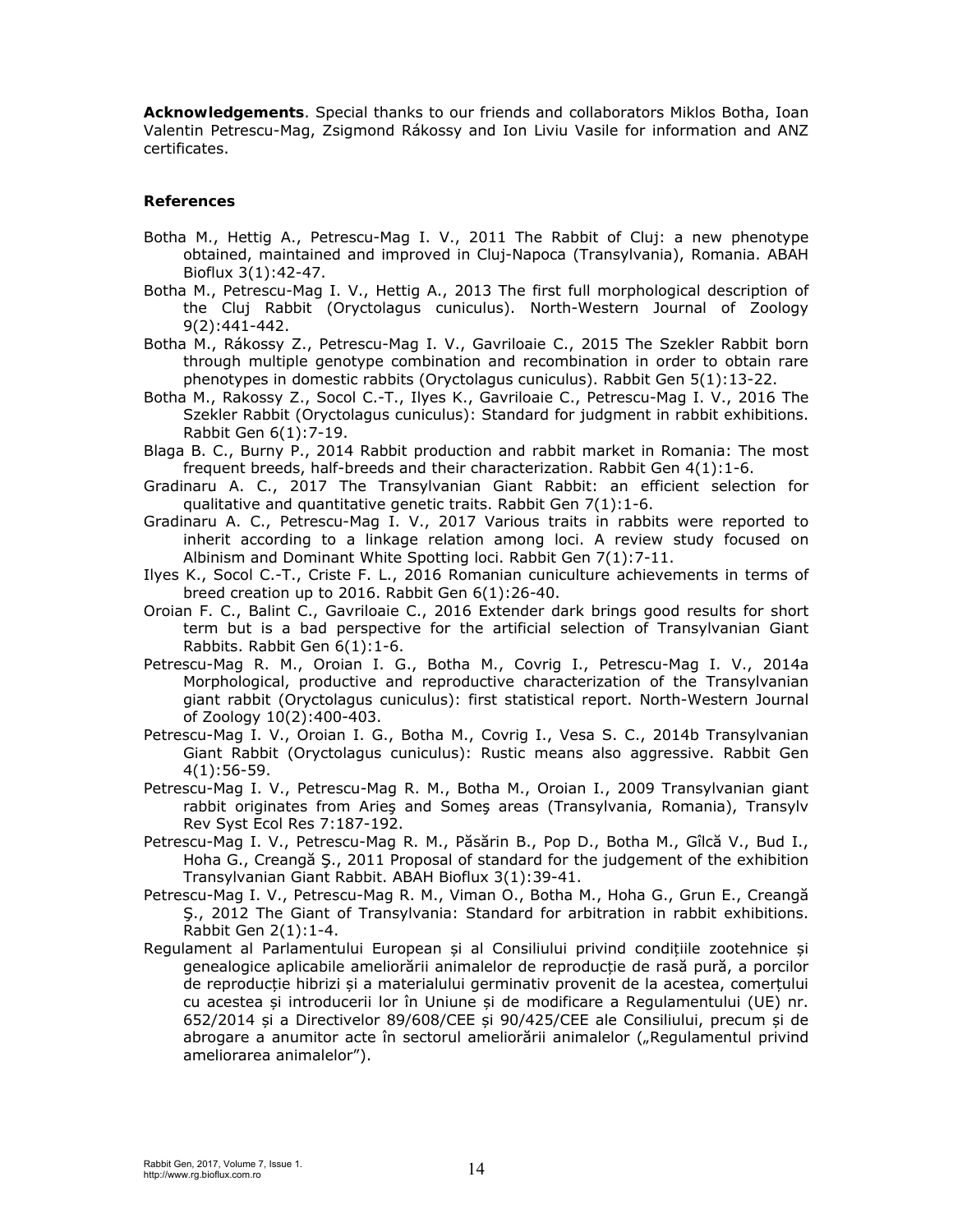



# **29. EE-EUROPAUDSTILLING 29. EE-EUROPASCHAU**

5. EE-Ungdomsudstilling for fjerkræ, duer, kaniner, marsvin og fugle 5. EE-Europajugendschau für Geflügel, Tauben, Kaninchen, Cavias und Vögel

## fra 9.-11. november 2018 vom 9.-11. November 2018

i MCH Messecenter Herning - Danmark in MCH Messecenter Herning - Dänemark

#### Åbningstider / Öffnung

Fredag / Freitag 9.11.18 kl. 11-18 Lørdag / Samstag 10.11.18 kl. 8-18 Søndag / Sonntag 11.11.18 kl. 8-14

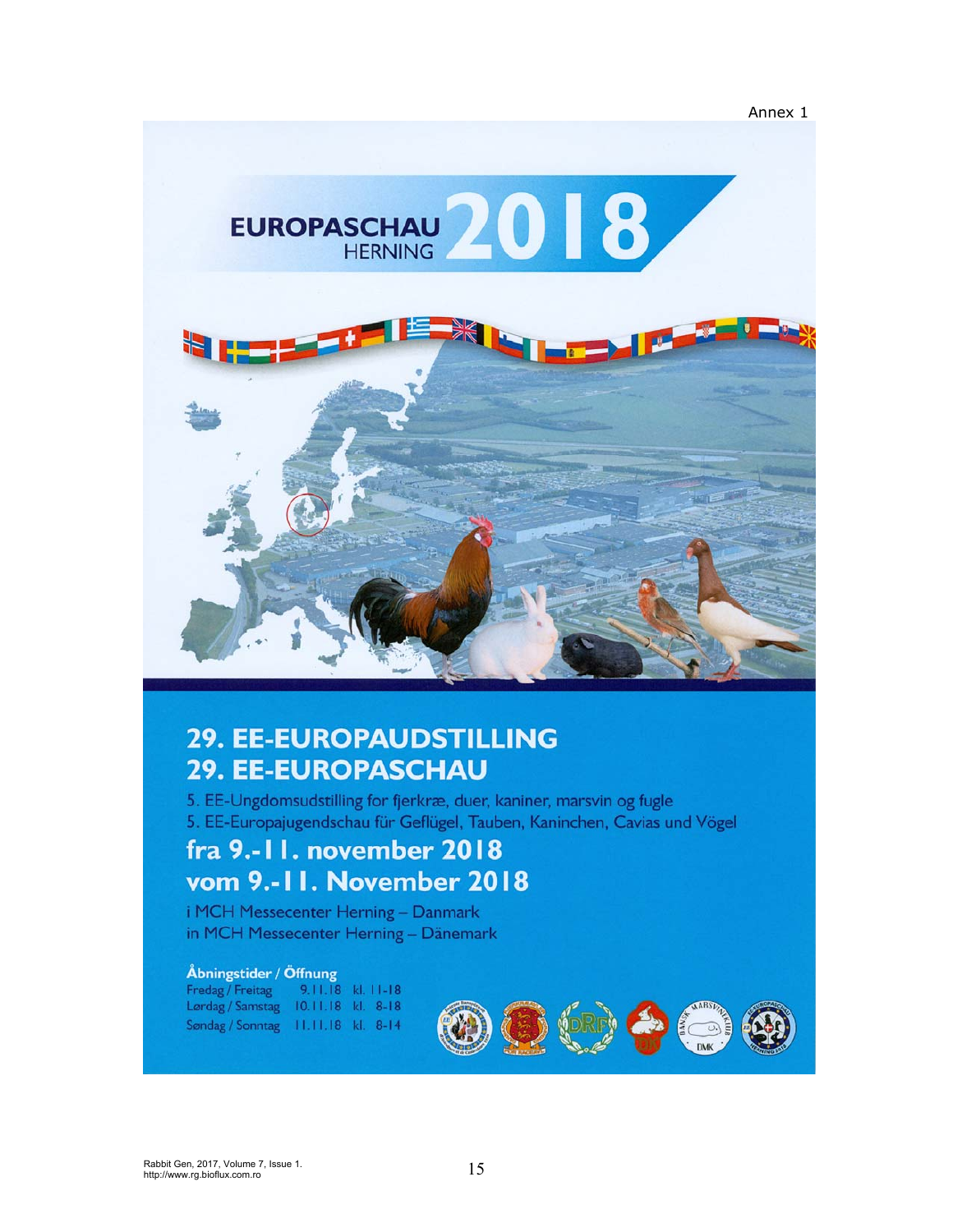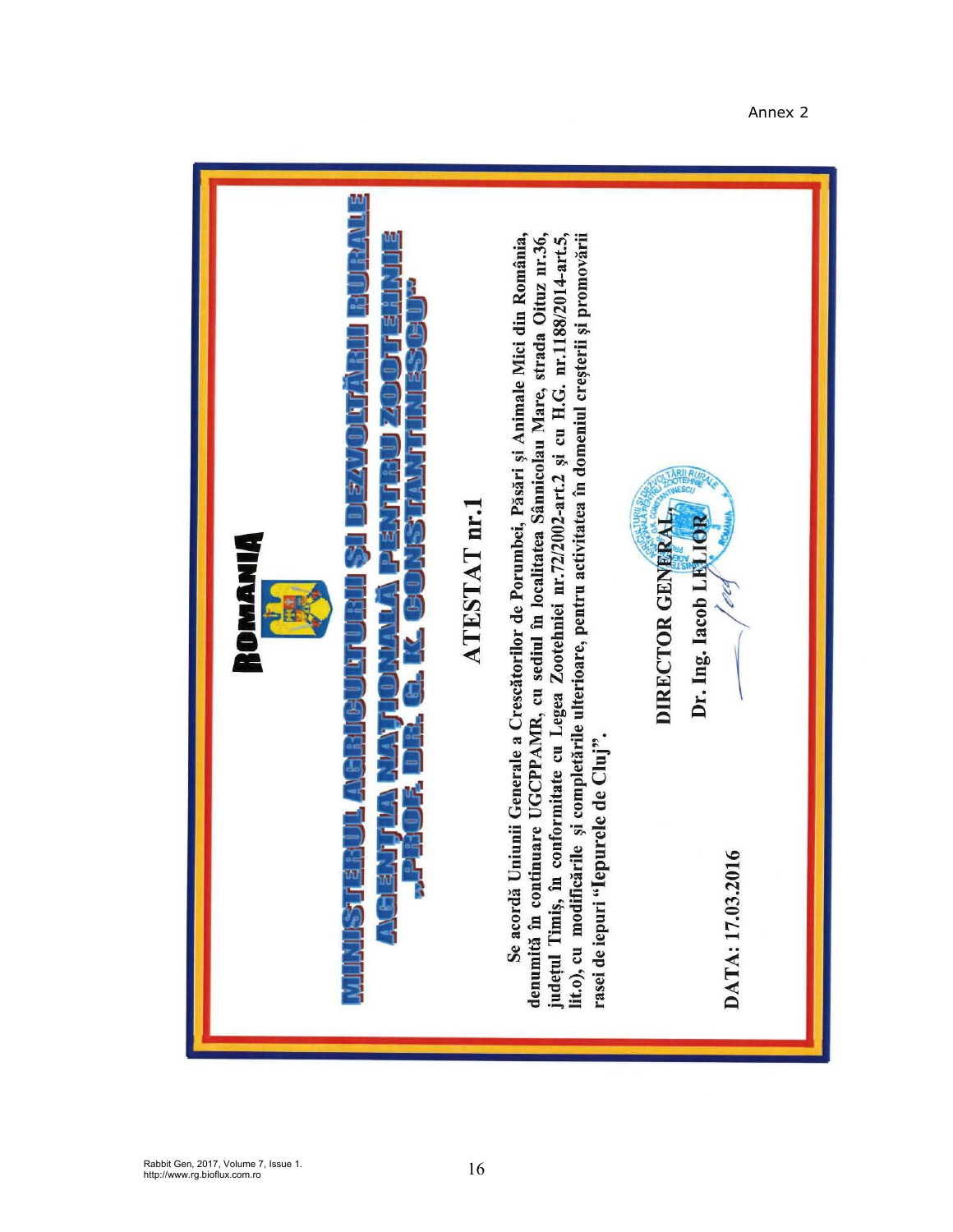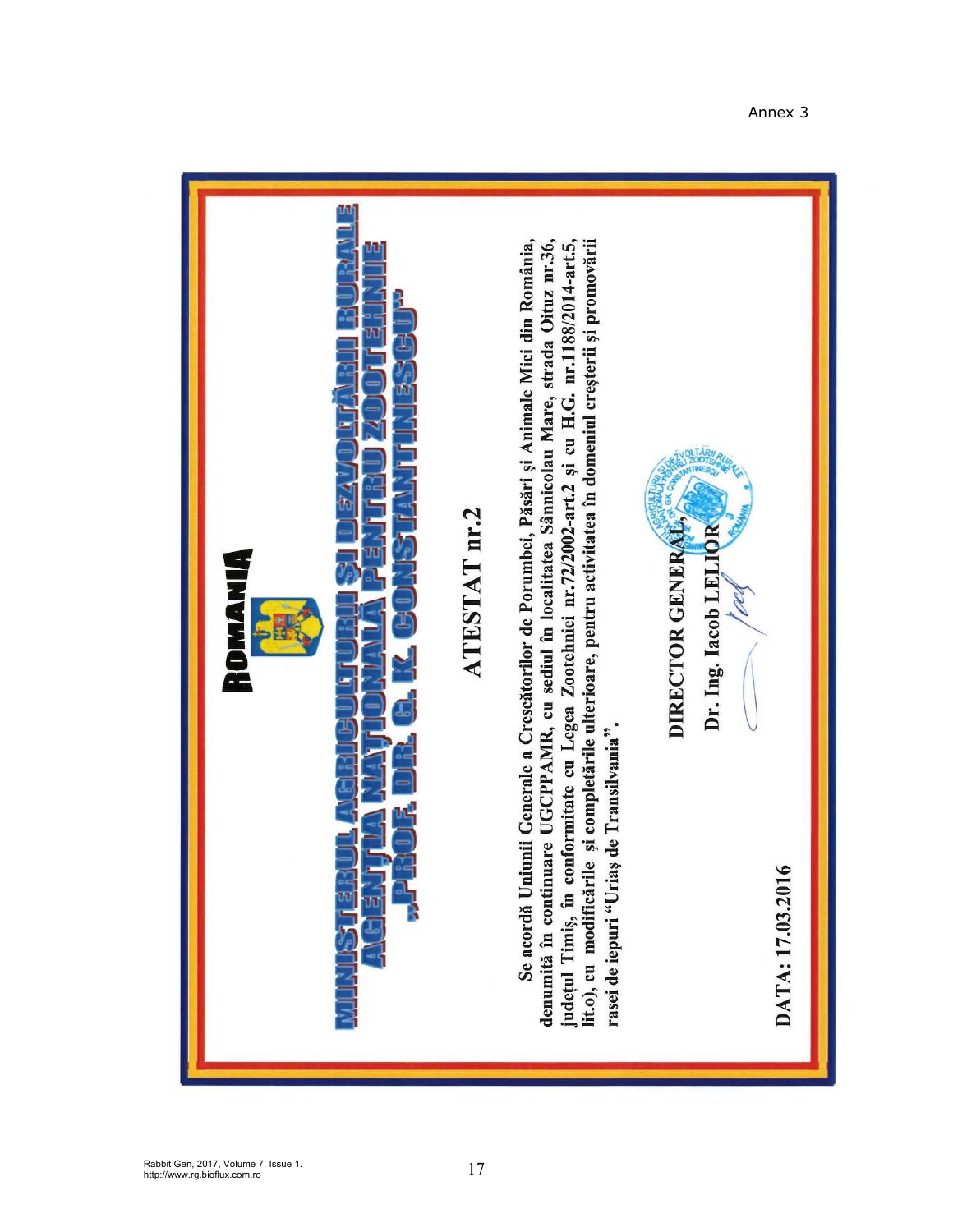